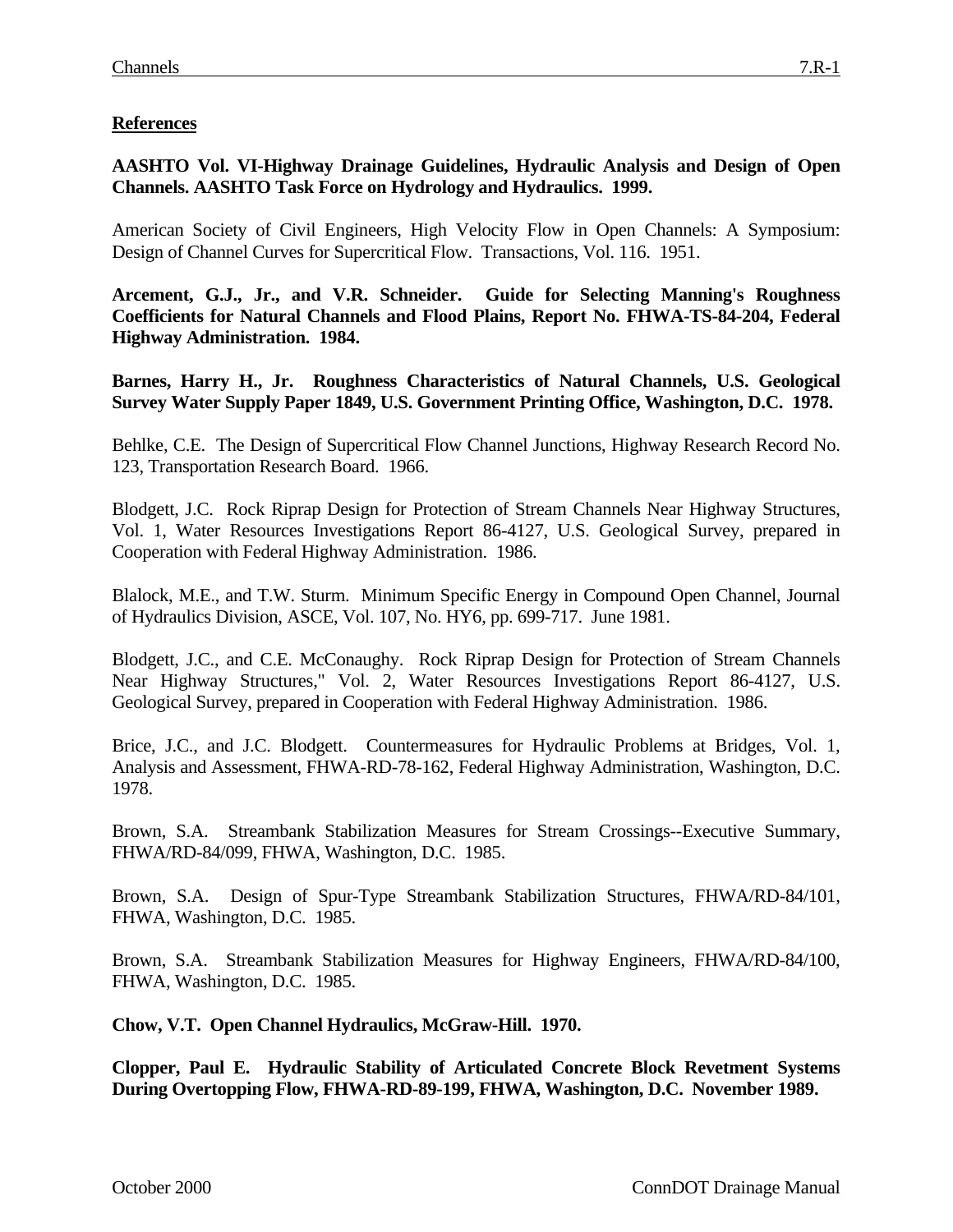**Davidian, Jacob. Computation of Water Surface Profiles in Open Channels, Techniques of Water Resources Investigation, Book 3, Chapter A15, U.S. Geological Survey. 1984.**

**Federal Highway Administration. Highways in the River Environment, Training and Design Manual. 1990.**

**Federal Highway Administration. Design Of Riprap Revetments, Hydraulic Engineering Circular No. 11, FHWA-IP-89-016, FHWA, Washington, D.C. 1989.**

**Federal Highway Administration. Hydraulic Design of Energy Dissipators for Culverts and Channels, Hydraulic Engineering Circular No. 14, FHWA-EPD-86-110, FHWA, Washington, D.C. 1983.**

**Federal Highway Administration. Design of Roadside Channels with Flexible Linings, Hydraulic Engineering Circular No. 15, FHWA-IP-87-7, FHWA, Washington, D.C. 1988.**

**Federal Highway Administration. Stream Stability at Highway Structures, Hydraulic Engineering Circular No. 20, FHWA-IP-90-014, FHWA, Washington, D.C. 1991.**

Henderson, F.M. Open Channel Flow, Macmillan. 1966.

Lane, E.W. A Study of the Shape of Channels Formed by Natural Stream Flowing in Erodible Material, M.R.D. Sediment Series No. 9, U.S. Army Engineers Division, Missouri River, Corps of Engineers, Omaha, Nebraska. 1957.

Molinas, Albert. Users Manual For BRI-STARS, NCHRP Project HR 15-11A. 1994.

Odgaard, A. Jacob, and Anita Spoljaric. Sediment Control by Submerged Vanes, Journal of Hydraulic Engineering, ASCE, Vol. 112, No. 12. December 1986.

Odgaard, A. Jacob, and Carlos E. Mosconi. Streambank Protection by Submerged Vanes, Journal of Hydraulic Engineering, ASCE, Vol. 113, No. 4. April 1987.

**Richardson, E.V., D.B. Simons, and P.Y. Julien. Highways in the River Environment, prepared for the Federal Highway Administration, Washington, D.C. June 1990. By the Department of Civil Engineering, Colorado State University, Fort Collins, Colorado, June 1990.**

Rouse, Hunter, ed. Engineering Hydraulics, John Wiley & Sons, Inc. 1950.

Shearman, J.O. WSPRO User's Instructions, FHWA IP-89-27. 1990.

**Shen, H.W., S.A. Schumm, J.D. Nelson, D.O. Doehring, and M.M. Skinner. Methods for Assessment of Stream-Related Hazards to Highways and Bridges, FHWA/RD-80/160, Federal Highway Administration, Washington, D.C. 1981.**

Sturm, T.W. Simplified Design of Contractions in Supercritical Flow, Journal of Hydraulic Engineering, ASCE, Vol. 11, No. 5. May 1985.